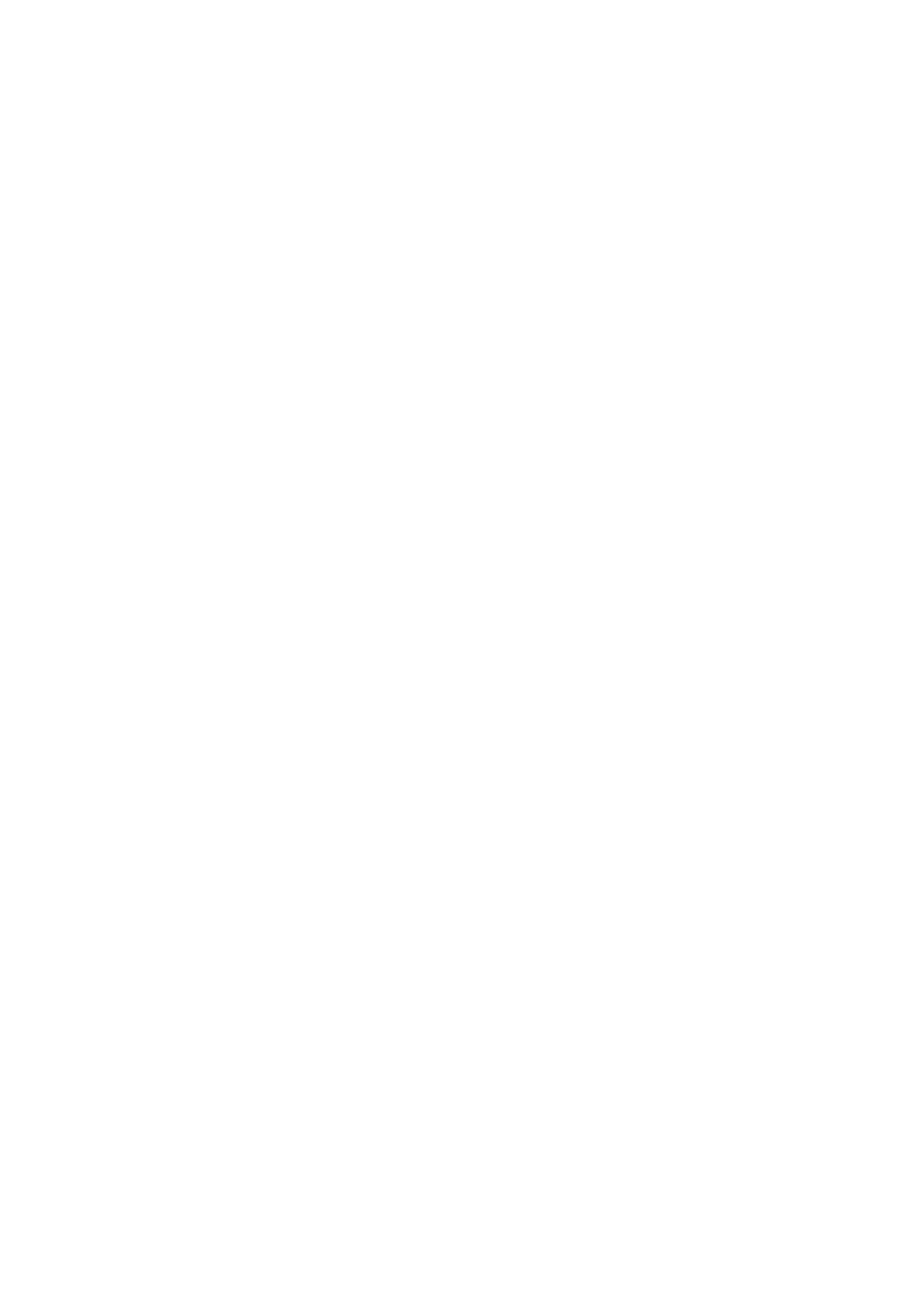# An unusual cause of haemorrhagic shock from a subcutaneous haematoma: a Morel-Lavallée lesion

*Renhao Desmond Mao1,* MCEM, MMed, *Enjiu Pauleon Tan2,* MRCS, *Hsin Kai Goh1,* MRCS, FAMS

**ABSTRACT** A 20-year-old man presented to our emergency department after he was hit by a forklift. He developed haemorrhagic shock from a subcutaneous haematoma in his left thigh and required monitoring in the surgical intensive care unit. He stabilised with aggressive fluid resuscitation with crystalloids and blood transfusion. The recovery was complicated by an infection of the subcutaneous haematoma. Following open drainage of the infected subcutaneous haematoma, he improved and was discharged. To the best of our knowledge, this is the first reported case of a subcutaneous haematoma causing haemorrhagic shock.

*Keywords: emergency, haemorrhagic shock, Morel-Lavallée lesion, subcutaneous haematoma*

## **INTRODUCTION**

The Morel-Lavallée lesion is a rare condition, first described by French physician Maurice Morel-Lavallée in 1853.<sup>(1)</sup> The condition, which is due to a closed, internal degloving injury usually resulting from run-over accidents, commonly occurs over the greater trochanter but may also occur in the flank and lumbosacral region.(1-3) The result of this lesion is bleeding into the subcutaneous tissue plane, which then causes the development of a haematoma. We herein report the unusual occurrence of a Morel-Lavallée lesion presenting with haemorrhagic shock in a 20-year-old man following a worksite accident. To the best of our knowledge, this is the first reported case of a Morel-Lavallée lesion causing haemorrhagic shock.

#### **CASE REPORT**

A previously healthy 20-year-old Bangladeshi man was hit by a reversing forklift at work. At the time of presentation to the emergency department (ED), he was hypertensive (blood pressure [BP]: 166/76 mmHg) and tachycardic (heart rate [HR]: 149 bpm). He appeared confused and could only make groaning noises. His external injuries included multiple facial lacerations and a deformity over the distal shin. There was no evidence of any other external injury. Radiological examination confirmed a closed fracture of the left tibia.

Five minutes following arrival to the ED, the patient became hypotensive (BP: 70/40 mmHg) and remained tachycardic (HR: 134 bpm). In view of the decreased consciousness level and the clinical findings, which were suggestive of shock, he was intubated for airway protection. Fluid resuscitation had been initiated on his arrival and two units of packed red blood cells, 1.0 L of saline, 1.5 L of Hartmann's solution and 500 mL of Gelafundin were administered.

Focused assessment with sonography for trauma examination was negative for intra-abdominal free fluid. The patient's initial serum lactate was 7.9 mmol/L and haemoglobin level was 10.9 g/dL. Computed tomography (CT) of the brain, cervical spine,

thorax, abdomen and pelvis were performed. The only significant abnormality detected was a subcutaneous haematoma in the left lateral hip region extending into the pelvis (Fig. 1). No contrast extravasation, evidence of intracranial bleed, or any intrathoracic and intra-abdominal injury was seen. There was also no free fluid in the abdomen or pelvis, and no evidence of cardiac tamponade or pneumothorax.

Following the resuscitation efforts, the patient's BP improved to 99/53 mmHg. For further management, he was sent to the surgical intensive care unit (ICU), where his BP was stable although he remained persistently tachycardic. At six hours after presentation to the ED, the rechecked haemoglobin level was 5.1 g/dL. No increased swelling was noted at his fracture site (i.e. left closed tibia). However, he again became hypotensive and required inotropic support with intravenous noradrenaline. He developed increasing areas of ecchymosis and an expanding swelling over his left flank and thigh. His left thigh and lower limb were wrapped in a compressive bandage in an attempt to minimise swelling. Repeat mesenteric CT angiography of the abdomen and pelvis showed a large subcutaneous haematoma extending from the left flank to the left lateral and bilateral anterior pelvic walls (Figs. 2 & 3). There was no evidence of active contrast extravasation. Further resuscitation with blood products and fluids was successful in gradually reversing the patient's tachycardia after 72 hours in the ICU. During that time, another 2.0 L of Hartmann's solution, 1.0 L of Voluven, ten units of packed red blood cells, 1.0 L of fresh frozen plasma and four units of platelets were administered. The patient's left tibia fracture was minimally displaced and treated nonoperatively. A left above-knee backslab was applied to immobilise the fracture site.

The patient developed fever as an inpatient on Day 6 of admission. Clinically, the fever was attributed to infection of the left-sided subcutaneous haematoma, for which he subsequently underwent surgical drainage. Intraoperatively, 1.4 L of haematoma was drained from his left thigh. Wound cultures of the haematoma grew *Escherichia coli*, *Stenotrophomonas maltophilia*

<sup>&</sup>lt;sup>1</sup>Department of Acute and Emergency Care, <sup>2</sup>Department of General Surgery, Khoo Teck Puat Hospital, Singapore

**Correspondence:** Dr Mao Renhao Desmond, Registrar, Department of Acute and Emergency Care, Khoo Teck Puat Hospital, 90 Yishun Central, Singapore 768828. mao.desmond.r@alexandrahealth.com.sg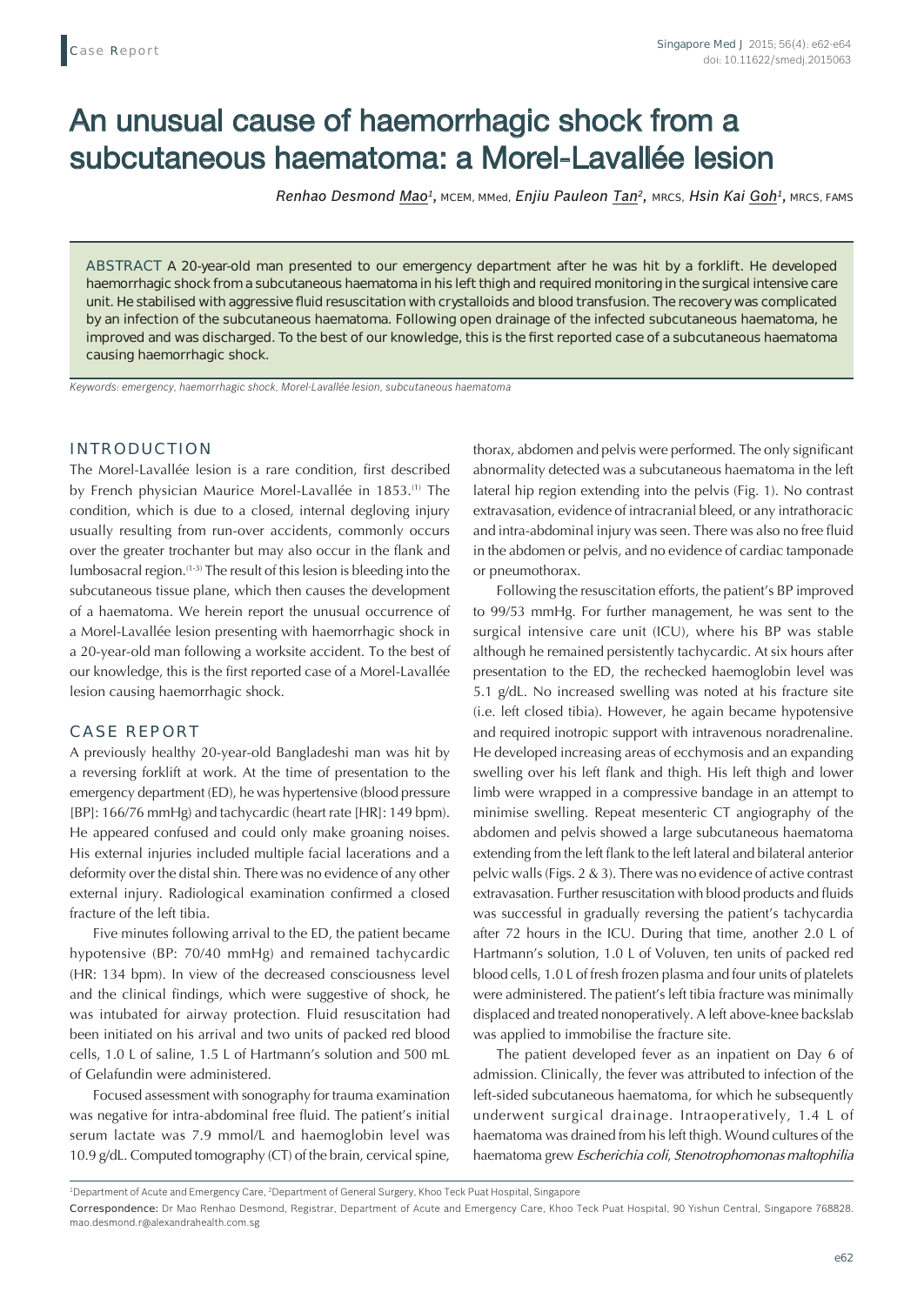

**Fig. 1** Initial CT angiogram done on arrival to the emergency department shows a subcutaneous haematoma around the left iliac crest (arrow).



**Fig. 2** Transverse mesenteric CT angiogram done 24 hours after presentation to the emergency department shows an increase in the size of the subcutaneous haematoma (arrow).



**Fig. 3** Sagittal mesenteric CT angiogram done 24 hours after presentation to the emergency department shows an increase in the size of the subcutaneous haematoma (arrow).

and *Enterobacter*. Following a further ten days of antibiotics, the post-drainage wound defect was covered with a split‑skin graft. The patient's fever resolved and he was discharged to a step-down care facility shortly after. At review six months after the accident, the patient was fully ambulant and the surgical wound on his left thigh had healed completely.

### **DISCUSSION**

A history of trauma, coupled with findings of tachycardia, hypotension, confusion and a raised lactate level, suggests that our patient was in at least Class III shock.<sup>(4)</sup> There was no obvious external bleeding. Clinical examination and radiological workup had ruled out tension pneumothorax, haemothorax, cardiac tamponade and intra-abdominal haemorrhage as causes of shock in our patient. He had a single long bone fracture of the tibia, which was not actively expanding in size. This injury in itself was deemed insufficient to cause Class III shock.<sup>(4)</sup> In the setting of trauma, the most likely cause of the state of shock, despite the absence of an obvious cause, is unrecognised haemorrhage. Our patient's partial response to the administration of fluids and blood suggests ongoing blood loss or inadequate resuscitation.<sup>(4)</sup>

The Morel-Lavallée lesion is a closed, internal degloving injury that may occur in association with pelvic and acetabular fractures, but it may also occur in the absence of fractures.<sup>(1,2)</sup> Essentially, shearing forces result in the separation of the hypodermis from the underlying fascia. This potential space is then filled with blood and other necrotic tissue, and the collection is referred to as a Morel-Lavallée lesion. The lesion may spontaneously resolve, or become encapsulated and persistent.

In the present case, careful interpretation of the initial CT revealed a Morel-Lavallée lesion in the left flank. The lesion spanned over a large surface area and was fairly subtle on the initial CT. The lack of an early cutaneous sign is a factor that could mislead the treating physician from suspecting the presence of the lesion. In a review of 16 cases, Hudson et al reported that the diagnosis of Morel-Lavellée lesion was initially missed in one-third of the cases.<sup>(2)</sup> If not specifically sought for, subcutaneous haemorrhage may go unrecognised for long periods with devastating consequences. This case report shows that the traumatologist should not underestimate subcutaneous haemorrhage as a potential cause of haemorrhagic shock. If in doubt, the treating physician must be prepared to obtain repeat CT. In the present case, repeat CT showed expansion of the subcutaneous haematoma, which is confirmed to be the source of continued bleeding. To our knowledge, this is the first reported case of a closed, internal degloving injury that caused haemorrhagic shock.

Despite being a closed injury, other potential complications of a Morel-Lavallée lesion include wound dehiscence and deep bone and soft tissue infections. The literature describes different methods to treat this injury.(1-3,5-8) While some authorssuggest open surgical debridement, $(2,3,5)$  others have described alternative forms of treatment such as compressive bandaging,<sup>(6,7)</sup> percutaneous drainage,<sup> $(6,7)$ </sup> and injection of sclerosing agents.<sup>(8)</sup> Lin et al<sup>(6)</sup> successfully treated a patient with echo-guided percutaneous aspiration coupled with the application of a compressive bandage over the haematoma site. In our patient, expectant management with compressive bandaging was adequate in controlling the initial expansion of the haematoma. However, the development of an infected haematoma eventually required formal surgical drainage and subsequent skin grafting.